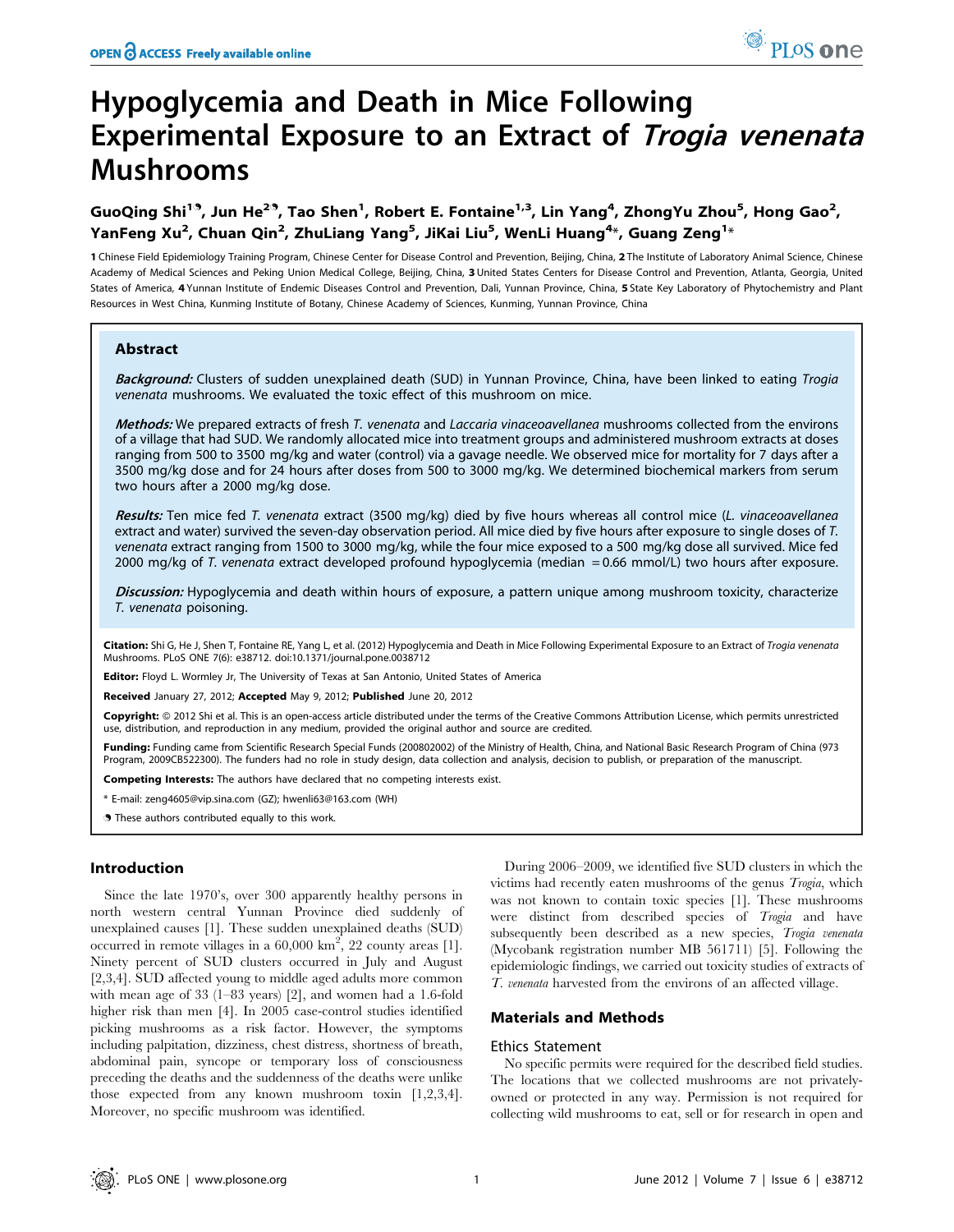## Specimen Preparation

We collected 500 g fresh material of each of T. venenata and Laccaria vinaceoavellanea, a common edible mushroom from the forest around a village in Tengchong county, Yunnan Province. This village had two SUD in 2006 and SUD clusters had occurred in other nearby villages in other years. A mushroom taxonomist from Kunming Institute of Botany, Chinese Academy of Sciences, identified T. venenata and L. vinaceoavellanea.

We transported the mushrooms from the field to the laboratory within 15 hours at ambient temperature (about  $26^{\circ}$ C). Upon arrival at the laboratory we soaked each mushroom type in 1000 ml 70% ethanol for 24 hours at  $40^{\circ}$ C three times. We then combined the three ethanol extracts and evaporated the ethanol yielding  $13.5931$  g of T. venenata extract and  $12.9436$  g L. vinaceoavellanea extract. Each extract was in a gel phase. The ratio of extract to fresh mushrooms was 1:36.8 for T. venenata and 1:38.6 for Laccaria mushrooms.

#### Experimental Mice

We used as experimental animals clean Kunming mice (originated from SPF mice) supplied from Beijing HFK Biotechnology Co. Ltd. Mice were 5–7 weeks old and weighed about 20 g each. For each sex, the range around the mean weight was  $\pm 20$ %. The mice were quarantined for 2–3 days after delivery to the laboratory.

All experimental procedures on animals were according to the guidelines of the Association for the Assessment and Accreditation of Laboratory Animal Care International (AAALAC) in our AAALAC-accredited animal facility. The Institutional Animal Care and Use Committees (IACUC), Institute of Laboratory Animal Science, Chinese Academy of Medical Sciences & Peking Union Medical College specifically approved this study (approval ID N-09-2002).

Before exposure, the mice were fasted for 16 hours. They were then weighed and assigned to experimental exposure groups described below. All exposures were administered as an aqueous solution containing 100 mg of extract per mL into the stomach through a gavage needle (4–5 cm long and 1 mm diameter with metal ball at the tip). All exposure doses of extract were based on the weight of the individual mice and expressed as mg (of extract)/kg.

## Acute Toxicity Testing

After stratification by sex, the mice were assigned at random into two groups of 10 mice each (five male and five females). We administered doses of 3500 mg/kg of T. venenata extract to mice in one group and of 3500 mg/kg L. vinaceoavellanea extract mice in the other. Mice that survived five hours after the first dose received a second 3500 mg/kg dose of the same extract. We observed the mice for general activity and signs of possible toxicity until death or for survivors for seven days.

## Fatal Dose Range

We assigned the mice at random after stratification by sex to five groups by dose of T. venenata extract. We gave 3000 mg/kg body weight of extract to eight mice and 2500 mg, 2000 mg, 1500 mg and 500 mg/kg body weight of extract to groups of four mice each. We used the fixed-dose method to determine the LD 50 of the T. venenata extract. We estimated the exposure doses to an average 70 kg human as follows:

- (1) Total intake (mg) of fresh mushroom in mice = Total intake (mg) of extract [Exposure dose (mg/kg body weight/time)  $\times$ body weight (kg) of mice  $\times$  number of times of administration]  $\times$  ratio of extract to fresh mushrooms;
- (2) Estimated grams of fresh mushroom for a human = Total intake (mg) of fresh mushroom in mice  $\times$  body surface area equivalent coefficient of mice and human (387.9 for 20 g mice and 70 kg weight of human)  $\div$  1000.

#### Serum Biochemistry, Enzymes, and Electrolytes

After stratification by sex, we assigned mice at random to three groups of 20 mice (ten female and ten male). One group was given the 2000 mg/kg of T. venenata extract. A second group, L. vinaceoavellanea controls, received 2000 mg/kg of L. vinaceoavellanea extract. The third, water control, received an equivalent volume of distilled water. Two hours after exposure we anesthetized the mice with a sodium pentobarbital injection, collected blood from the retro-orbital sinus, and sacrificed the mice with additional sodium pentobarbital.

We separated the serum from the blood. We used a 7020 automatic biochemical analyzer to determine: alanine aminotransferase, aspartate aminotransferase, total protein, albumin, globulin, albumin to globulin ratio, alkaline phosphatase; urea nitrogen, creatinine, uric acid, glucose, high density lipoprotein cholesterol, low density lipoprotein cholesterol, triglycerides, total cholesterol, lactate dehydrogenase, potassium, sodium, calcium and chlorine.

#### Data Analysis

The Fisher's exact test was used to assess the significance of differences among experimental groups for categorical data of acute toxicity and t-test for mean value comparison of serum biochemistry, enzymes, and electrolytes. We used Log Rank test for survival data and Spearman's rank sum test to assess the relationship between groups for biochemical data. All tests of significance were two-sided and  $p<0.05$  was considered statistically significant.

# Results

## Acute Toxicity

30 minutes (range:  $20-115$  min) after exposure to  $T$ . venenata (Mycobank registration number MB 561711) [5] extract (3500 mg/Kg. body weight), all ten mice developed signs of toxicity. Initially, spontaneous activity decreased (100%), followed by no activity (70%), tremor (40%), intermittent seizures (20%), tachypnea (10%) or hypopnea (10%).

Between two to three hours after feeding extracts, seven (70%) mice died. After a second exposure, five hours after the initial exposure, the three surviving mice died (6 h, 7.6 h and 23 h after the initial exposure). The ten L. vinaceoavellanea-control mice received two feedings of 3500 mg/kg of L. vinaceoavellanea extract 5 h apart. All ten survived the full seven-day post-exposure observation period. None developed any signs of illness or toxicity during that period. The differences between the T. venenataexposed and the control group for both illness and mortality were statistically significant  $(P<0.001$ , Fisher's exact test).

# Fatal Dose Range

All mice in the groups exposed to 1500 to 3000 mg/kg of T. venenata extract developed signs of illness whereas the group exposed to the lowest dose (500 mg/kg) did not. All affected mice had reduced spontaneous activity, followed by inactivity 12 (75%),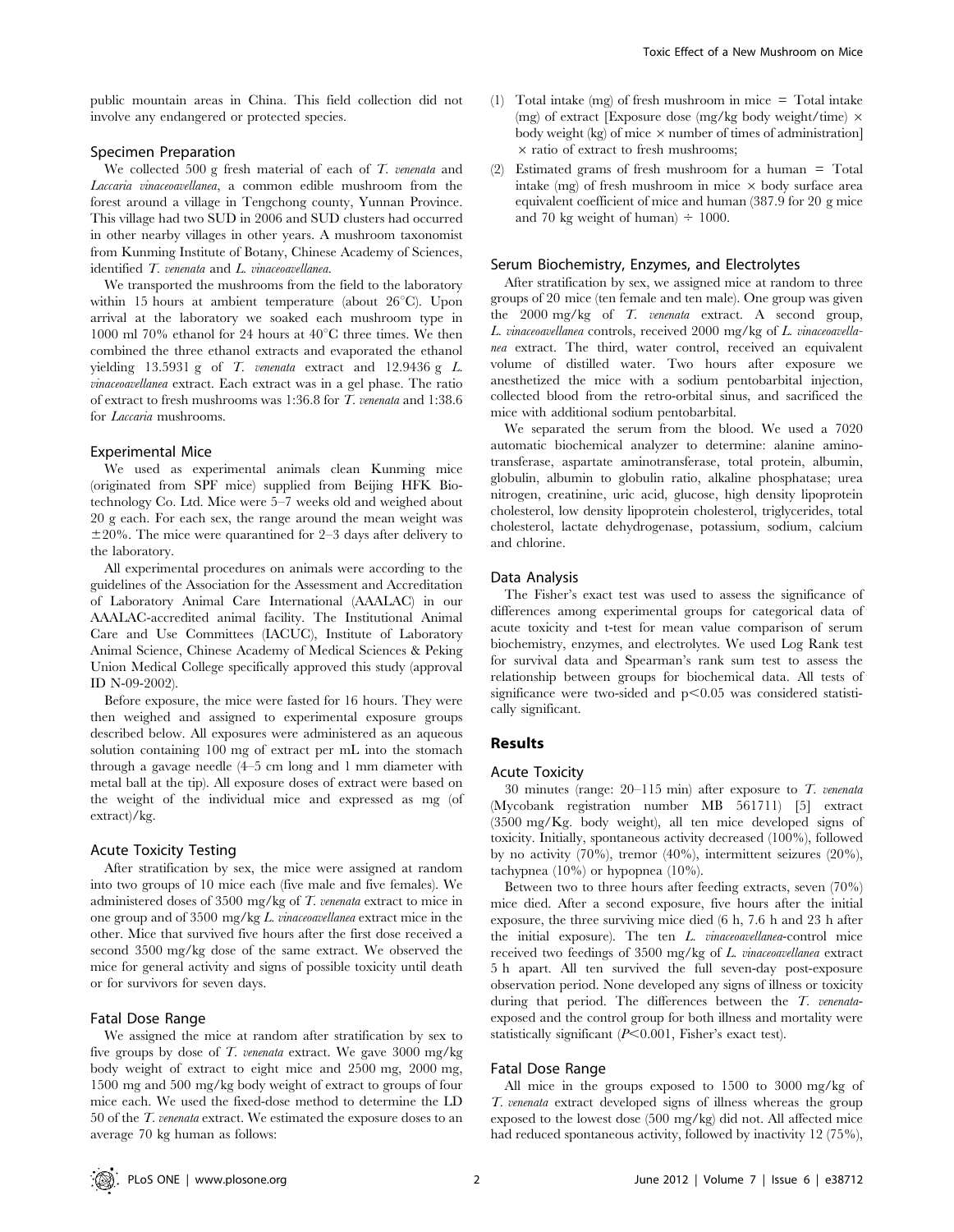difficulty breathing six (38%), convulsions three (19%), tremors, tachypnea two (13%), and intermittent jerking one (6%). The median time from feeding to onset of first sign of toxicity was 24 min (range: 5 min–41 min). Death occurred spontaneously in 16 of the 16 mice 2.2 to 4.4 h after exposure in the four higher dose (1500 to 3000 mg/kg) groups (Table 1). The survival time was shorter (median 2.4 h) in the 3000 mg/kg group  $(p<0.001;$ Log Rank test) than in the other three groups. All four mice that received the lowest dose (500 mg/kg) survived the seven-day observation period. The doses in terms of fresh T. venenata mushrooms were from 370 mg to 2200 mg; approximately equivalent to a human eating from 140 g to 860 g. The minimum fatal dose fell between 370 mg–1100 mg of fresh mushrooms; approximately equivalent to a human eating 140 g–430 g (Table 1).

#### Serum Enzymes, Metabolites, and Electrolytes

The greatest difference between T. venenata-exposed mice, L. vinaceoavellanea controls, water controls, or reference values for laboratory mice was a profound hypoglycemia (mean  $= 1.63$  mmol/L; median  $= 0.66$  mmol/L) in the T. venenataexposed mice (Table 2). The higher mean than median value of glucose in T. venenata-exposed mice resulted from two outliers (6.7 and 4.6 mmol/L) whereas the remaining 10 serum glucose values ranged from 0.09 to 2.2 mmol/L. Elevation of serum triglycerides, low density lipoproteins cholesterol also appeared in T. venenataexposed mice but not in control mice. We observed an inverse relationship of triglycerides to glucose  $(r = -0.91, p < 0.01;$  Spearman's rank sum test). Weaker inverse trends for low density lipoproteins cholesterol to glucose  $(r = -0.51)$  were not statistically significant. Among the other serum chemistries T. venenata-exposed mice had lower blood urea nitrogen and a higher total protein than either control group. All other determinations of serum biochemistries, enzymes, and electrolytes did not show statistically significant differences between T. venenata-exposed mice and Laccaria-controls, water-controls, or reference values. In particular, we observed no indication of liver or kidney dysfunction.

## Discussion

This experiment demonstrated acute, fatal toxicity in mice from an extract of T. venenata. The toxic compounds in T. venenata extract have since been isolated and identified as 2 amino acids (2R-amino-4S-hydroxy-5-hexynoic acid and 2Ramino-5-hexynoic acid) that differ by one hydroxyl group [6].

Hypoglycemia in humans and experimental animals results in coma if serum glucose is under 2.7 mmol/L and brain death if below 1.0 mmol/L [7]. In humans, sudden death from hypoglycemia is also attributed to cardiac arrhythmias [7–10]. We found no other biochemical abnormality that could explain the death of the mice. Accordingly, the profound hypoglycemia  $(\text{median} = 0.66 \text{ mmol/L})$  observed following exposure to T. venenata extract was alone sufficient to explain the death of the mice in our experiment.

Hypoglycemia below 1.0 mmol/L is extremely rare in humans, and it usually results from insulin overdose or insulin producing tumors. However, an edible plant, the ackee fruit, produces acute hypoglycemia with measured serum glucose below 1.0 mmol/L and associated fatalities [11]. Ackee fruit contains two toxic amino acids, hypoglycin A and hypoglycin B, that block beta oxidation of fatty acids and gluconeogenesis [11]. Without alternatives to beta oxidation and glucose as an energy source, rapid depletion of circulating glucose and glycogen stores results. Additionally, carnitines, fatty acids, and other lipids accumulate in the liver, blood, and urine. The pattern of toxicity from T. venenata also had one other similarity to hypoglycins, an increase in serum fatty acids in proportion to the hypoglycemia. Both toxic amino acids of T. venenata and hypoglycin have a structural similarity, a δ-unsaturated bond [6]. Follow-on toxicological studies will be needed to define the precise toxic mechanism of T. venenata, confirm the similarities, and identify differences with hypoglycin poisoning.

Other mushroom toxins that can lead to hypoglycemia are amatoxins and gyromitrin and are found in other genera than Trogia [12]. Hypoglycemia associated with both amatoxins and gyromitrin is secondary to hepatic necrosis, 2–7 days after exposure, and follows gastrointestinal, renal and hepatic manifestations of toxicity. The T. venenata-associated hypoglycemia, in contrast, occurred within 2 hours of exposure in the absence of elevated serum transaminases or renal dysfunction. The degree of hypoglycemia (0.66 mmol/L) that we observed from T. venenata extract was far greater than expected for either of these two toxins. Fatal doses of amatoxins are below 1 mg/kg, equivalent to a human eating a single mushroom; a far lower toxic dose than we observed for T. venenata.

The minimum fatal dose range in these mice was equivalent to a human eating 140–430 g of fresh T. venenata mushrooms. Another estimate using the toxic amino acids from  $T$ . *venenata* gives a similar amount [6]. They are also consistent with histories of victims of five clusters SUD who ate estimated totals of  $400 \text{ g}$  of  $T$ . venenata

Table 1. Mortality of mice exposed to an extract of Trogia venenata mushrooms by dose of extract.

| <b>Extract Dose(mg/Kg)</b> | Fresh mushroom equivalent in<br>grams |                    | Mice           |                | Hours from exposure to death |      |      |
|----------------------------|---------------------------------------|--------------------|----------------|----------------|------------------------------|------|------|
|                            | Mice*                                 | Human <sup>1</sup> | <b>Exposed</b> | <b>Deaths</b>  | <b>Median</b>                | Min. | Max. |
| 3000                       | 2.21                                  | 856                | 4              | 4              | 2.4                          | 2.2  | 3.0  |
| 2500                       | 1.84                                  | 713                | 4              | $\overline{4}$ | 3.7                          | 3.2  | 4.4  |
| 2000                       | 1.47                                  | 571                | 4              | 4              | 3.3                          | 2.6  | 3.8  |
| 1500                       | 1.10                                  | 428                | $\overline{4}$ | $\overline{4}$ | 3.3                          | 3.2  | 4.4  |
| 500                        | 0.37                                  | 143                | 4              | $\mathbf 0$    | $\overline{\phantom{m}}$     |      |      |

\*Total intake (mg) of fresh mushroom in mice = Total intake (mg) of extract [dose of extract (mg/kg body weight/time) × body weight (kg) of mice × times of administration]  $\times$  Ratio of extract to fresh mushroom (36.8).

<sup>†</sup>Estimated total fresh mushroom intake in human (q) = Total intake (mq) of fresh mushroom in mice  $\times$  body surface area equivalent coefficient of mice and human (387.9 for 20 g mice and 70 Kg weight of human)  $\div$  1000.

doi:10.1371/journal.pone.0038712.t001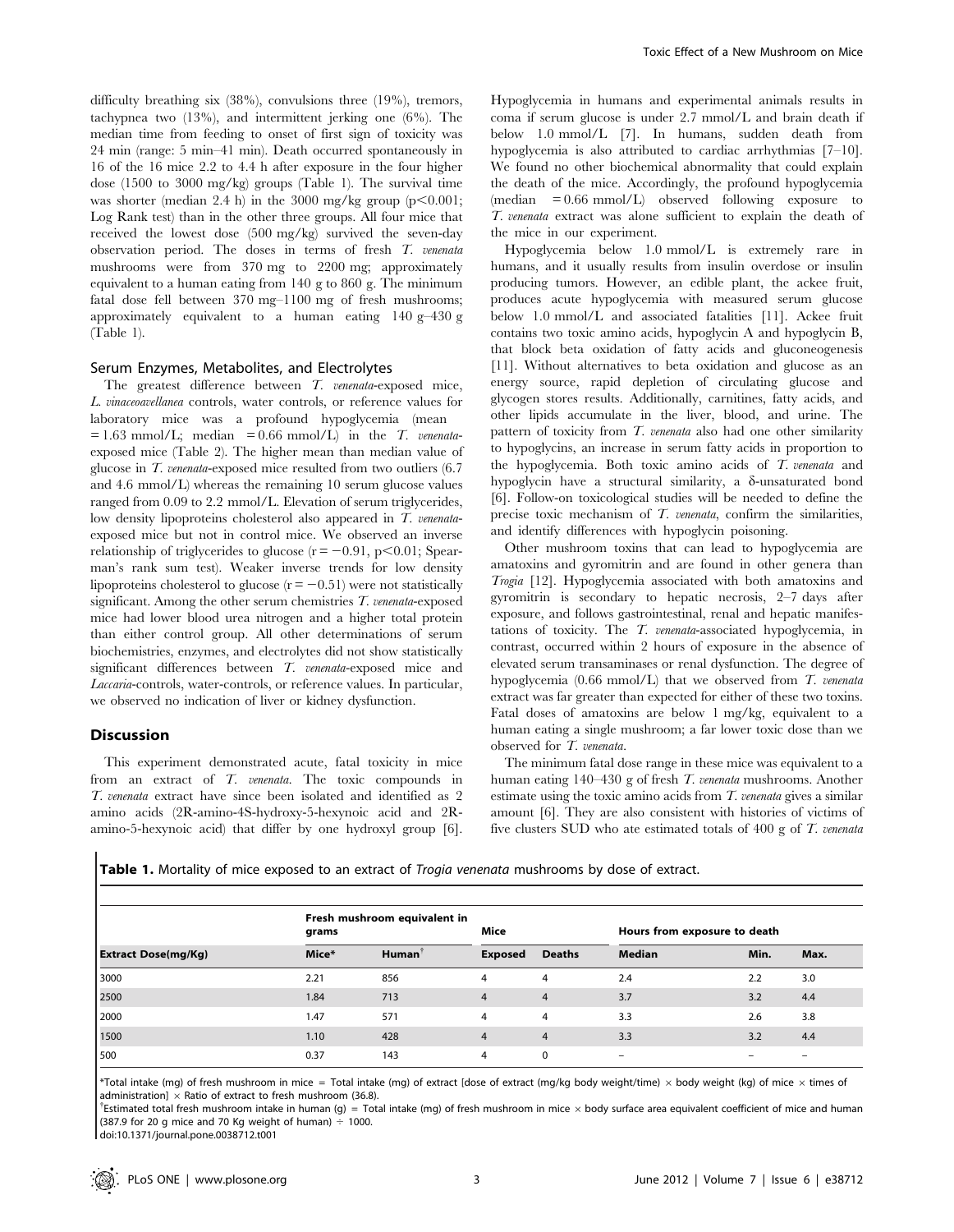Table 2. Mean serum biochemical determinations<sup>\*</sup> two hours after feeding mice with extracts (2000 mg/Kg B.W.) of Trogia venenata, Laccaria vinaceoavellanea, or water (control).

|                           | <b>Exposure</b> | T. venenata   | <b>Water control</b> | L. vinaceoavellanea | Difference**            | $p^{\dagger\dagger}$ |
|---------------------------|-----------------|---------------|----------------------|---------------------|-------------------------|----------------------|
| GLU <sup>†</sup> (mmol/L) | $\mathsf{N}$    | 12            | 20                   | 20                  |                         |                      |
|                           | Mean            | 1.63          | 7.41                 | 7.21                | $4.5 \times \sqrt{ }$   | < 0.0001             |
|                           | Sd              | 2.03          | 2.55                 | 2.62                |                         |                      |
|                           | Median          | 0.66          | 7.63                 | 7.59                |                         |                      |
|                           | Range           | $0.09 - 6.70$ | 2.36-11.93           | $2.15 - 11.41$      |                         |                      |
| TG <sup>‡</sup> (mmol/L)  | $\mathsf{N}$    | 8             | 20                   | 20                  |                         |                      |
|                           | Mean            | 2.14          | 0.8                  | 0.99                | $2.7 \times \uparrow$   | < 0.0001             |
|                           | Sd              | 1.16          | 0.21                 | 0.46                |                         |                      |
|                           | Median          | 2.01          | 0.84                 | 0.85                |                         |                      |
|                           | Range           | $0.71 - 4.26$ | $0.52 - 1.25$        | $0.60 - 2.48$       |                         |                      |
| $LDL-C§(mmol/L)$          | $\mathsf{N}$    | 15            | 20                   | 19                  |                         |                      |
|                           | Mean            | 0.16          | 0.09                 | 0.07                | $1.8 \times \uparrow$   | < 0.001              |
|                           | Sd              | 0.08          | 0.04                 | 0.07                |                         |                      |
|                           | Median          | 0.15          | 0.1                  | 0.08                |                         |                      |
|                           | Range           | $0.05 - 0.35$ | $0 - 0.15$           | $0 - 0.19$          |                         |                      |
| $TPII$ (g/L)              | $\mathsf{N}$    | 13            | 20                   | 20                  |                         |                      |
|                           | Mean            | 59.04         | 54.48                | 57                  | $1.08 \times \uparrow$  | < 0.05               |
|                           | Sd              | 6.33          | 4.46                 | 3.95                |                         |                      |
|                           | Median          | 58.62         | 55.21                | 56.2                |                         |                      |
|                           | Range           | 49.01-69.66   | 47.65-62.09          | 51.13-66.25         |                         |                      |
| BUN <sup>1</sup> (mmol/L) | N               | 13            | 20                   | 20                  |                         |                      |
|                           | Mean            | 5.72          | 9.07                 | 9.94                | $1.6 \times \downarrow$ | < 0.01               |
|                           | Sd              | 1.49          | 3.3                  | 2.93                |                         |                      |
|                           | Median          | 5.82          | 9.5                  | 10.22               |                         |                      |
|                           | Range           | $3.07 - 8.81$ | 3.19-14.30           | $5.13 - 15.20$      |                         |                      |

\*Only determinations with statistically significant differences between T. venenata and water controls are shown. Differences determinations of serum electrolytes, metabolites, and enzymes between T. venenata exposed and water control were not statistically significant for all other biochemical, enzyme, and electrolyte tests including cholesterol, high density lipoproteins, uric acid, creatinine, globulin, albumin, albumin to globulin ratio, alkaline phosphatase, alanine aminotransferase, aspartine aminotransferase, lactic dehydrogenase, potassium, sodium, calcium, and chloride.

<sup>†</sup>GLU, glucose.

{ TG, triglycerides. *SLDL-C*, low density lipoproteins.

<sup>II</sup>TP, total protein.

" BUN, blood urea nitrogen.

\*\*Relative difference (increase  $\uparrow$ , decrease  $\downarrow$ ) between T. venenata-exposed and water-exposed mice.  ${{}^{\dagger}}$ t-test comparing mean values of T. venenata-exposed and water-exposed mice.

doi:10.1371/journal.pone.0038712.t002

5–9 times over a few days and an estimated 1500 g in 7 days [1]. The toxicity was also characterized by a moderate to high dose of extract and a relatively narrow threshold between a non-toxic and highly fatal dose.

This study has several limitations. We did not anticipate a toxin that deprived cells of their main energy substrate, glucose. Accordingly, we did not measure additional indicators of abnormal glucose, carbohydrate, or lipid metabolism. A characteristic of Yunnan SUD was the high rate of underlying heart lesions that we hypothesized increased susceptibility to a toxin. We could not replicate these field conditions since we used only normal mice. Because mice could not be fed sufficient amounts of mushroom to replicate typical amounts eaten by humans, we relied on an extract to expose mice and to assure uniform dosages among exposure groups. Alcohol extraction is an accepted methodology for mushroom toxicity studies, and has not been shown to modify toxic substances from other mushrooms.

Nonetheless, unexpected changes in the toxin could result from mushroom preparation in these villages or from the extraction. The finding of one of the toxic amino acids in the postmortem heart blood of one victim suggests that alteration of the toxin was probably not occurring [6].

Although the full characterization of the toxicity of this mushroom is incomplete, these toxicity studies add strong support to our current health education campaign in Yunnan. Warnings to villagers about eating unfamiliar mushrooms in 2006 and T. venenata in 2008 were followed by a 73% decline in SUD through 2009 with no clusters of SUD in 2010 and 2011 in intervention villages  $[1]$ . Advising treatment of future poisoning with  $T$ . venenata with parenteral glucose needs to be done with precautions. If done early it will probably be effective and not harmful. However, experimental and clinical evidence suggests that glucose given to patients with hypoglycemic coma may provoke neuronal death [13].